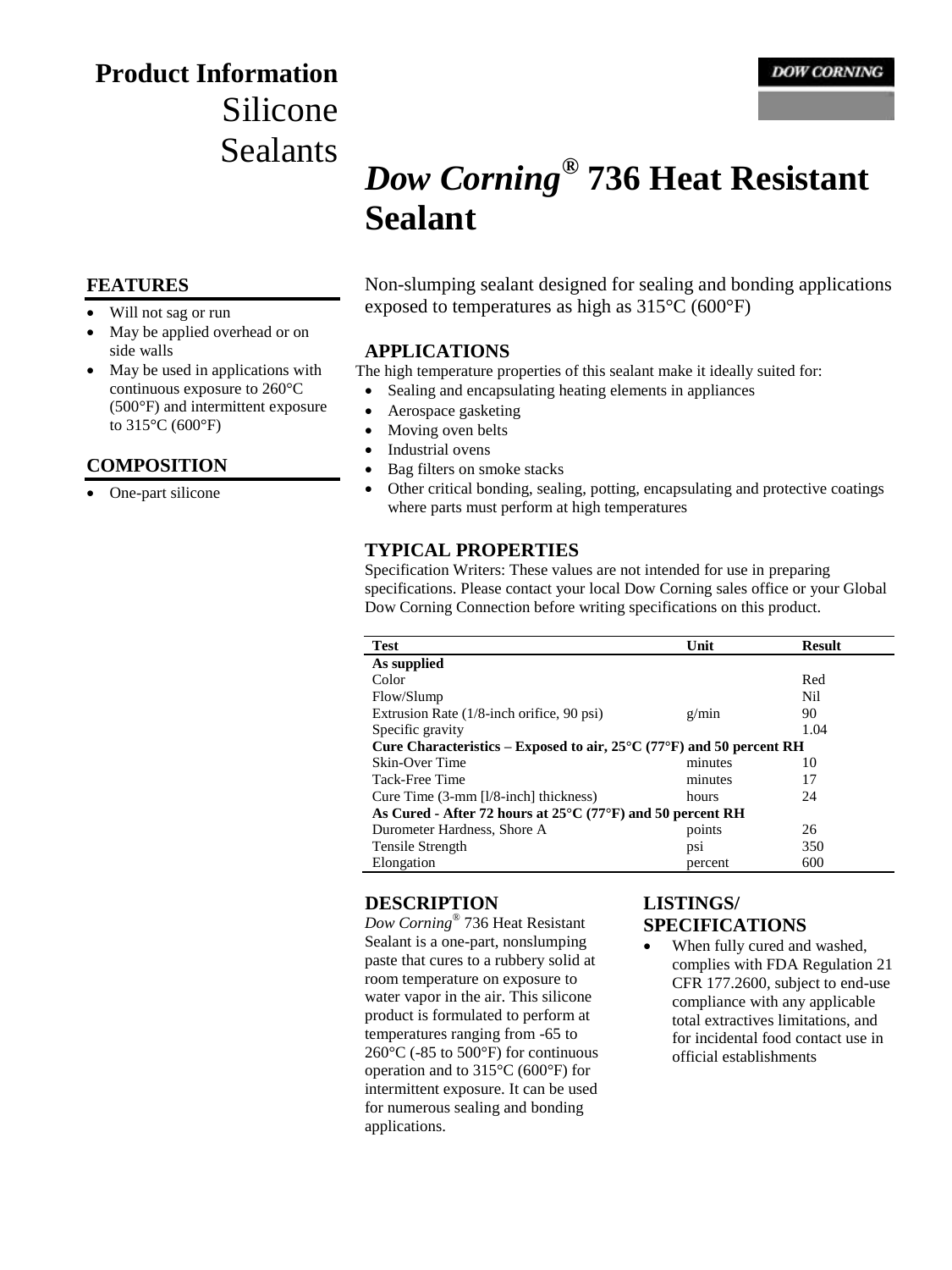operating under the Federal Meat and Poultry Products Inspection Program Listed by the National Sanitation Foundation under Standard 51 for direct contact with food

- Listed by Underwriters Laboratories
- Designed to meet the requirements of MIL-A-46106A

## **HOW TO USE Application**

*Dow Corning* 736 Heat Resistant Sealant is supplied ready to use. Under pressure, it flows readily from its container. The paste-like consistency makes it easy to work; a spatula or wooden paddle can be used for tooling the surface.

#### **Tack-Free Time**

The cure progresses inward from the surface when exposed to humidified air. At 77°F (25°C) and 50 percent relative humidity, the sealant forms a tack-free skin within 17 minutes. Tooling is not practical after the skin begins forming and should be completed within five minutes after application even though this may require alternate periods of applying and tooling. If masking tape is used to mark off an area, it should be removed immediately after tooling.

### **Cure Time**

Cure time is affected by relative humidity, degree of confinement and cross-sectional thickness of the sealant. Sections up to 3-mm [1/8 inch] thick become rubbery solids in about 24 hours at 25°C (77°F) and 50 percent relative humidity. Less moisture content reduces the time required slightly. In 24 hours, sections up to 3-mm [1/8-inch] thick cure to a rubber.

### **Confined Cure**

In applications where *Dow Corning*  736 Heat Resistant Sealant may be partially or totally confined during

cure, the time required for proper cure is generally lengthened by the degree of confinement. It is possible, with absolute confinement, that cure will not be completed. Metal-to-metal bonds should not overlap more than one inch. Every application involving confinement during cure should be thoroughly tested before use. Curing time increases with the thickness of the sealant.

NOTE: The odor given off during cure is due to the liberation of acetic acid. This odor disappears as the cure progresses and is not detectable after the cure is complete.

#### **Bonding**

1. Thoroughly clean and degrease metal and plastic surfaces using *Dow Corning*® brand OS

(Ozone Safe) Fluids or another suitable solvent. Rubber surfaces should be roughened with sandpaper, then wiped with *Dow Corning* OS Fluids or another suitable solvent. Follow all precautions given on the solvent container label.

2. For stronger, more uniform bonds, apply a thin film of *Dow Corning*® 1200 Prime Coat or *Dow Corning*® P5200 Adhesion Promoter to all surfaces except rubber and silicone rubber. Allow to airdry for 30 to 45 minutes at room temperature. (Full instructions are provided with the prime coat.)

> Note: *Dow Corning* 1200 Prime Coat or *Dow Corning* P5200 Adhesion Promoter are flammable and are not suitable for use in food contact applications. Keep away from heat, sparks and open flames. Use only with adequate ventilation.

- 3. Apply *Dow Corning* 736 Heat Resistant Sealant to the prepared surface in a uniform thickness. In those cases where the sealant is to be used between two surfaces, put the second surface in place, using enough pressure to displace the air but not the sealant.
- 4. Let the unit stand undisturbed at room temperature until cured.

## **Sealing**

Using *Dow Corning* 736 Heat Resistant Sealant in sealing applications follows approximately the same stepby- step procedures as outlined for bonding applications. After preparing the surfaces and priming where required, the sealant is applied by forcing it into the joint or seam to obtain full contact between the sealant and the surface.

# **HANDLING PRECAUTIONS**

PRODUCT SAFETY INFORMATION REQUIRED FOR SAFE USE IS NOT INCLUDED IN THIS DOCUMENT. BEFORE HANDLING, READ PRODUCT AND MATERIAL SAFETY DATA SHEETS AND CONTAINER LABELS FOR SAFE USE, PHYSICAL AND HEALTH HAZARD INFORMATION. THE MATERIAL SAFETY DATA SHEET IS AVAILABLE FROM YOUR DOW CORNING REPRESENTATIVE, OR DISTRIBUTOR, OR BY CALLING YOUR GLOBAL DOW CORNING CONNECTION.